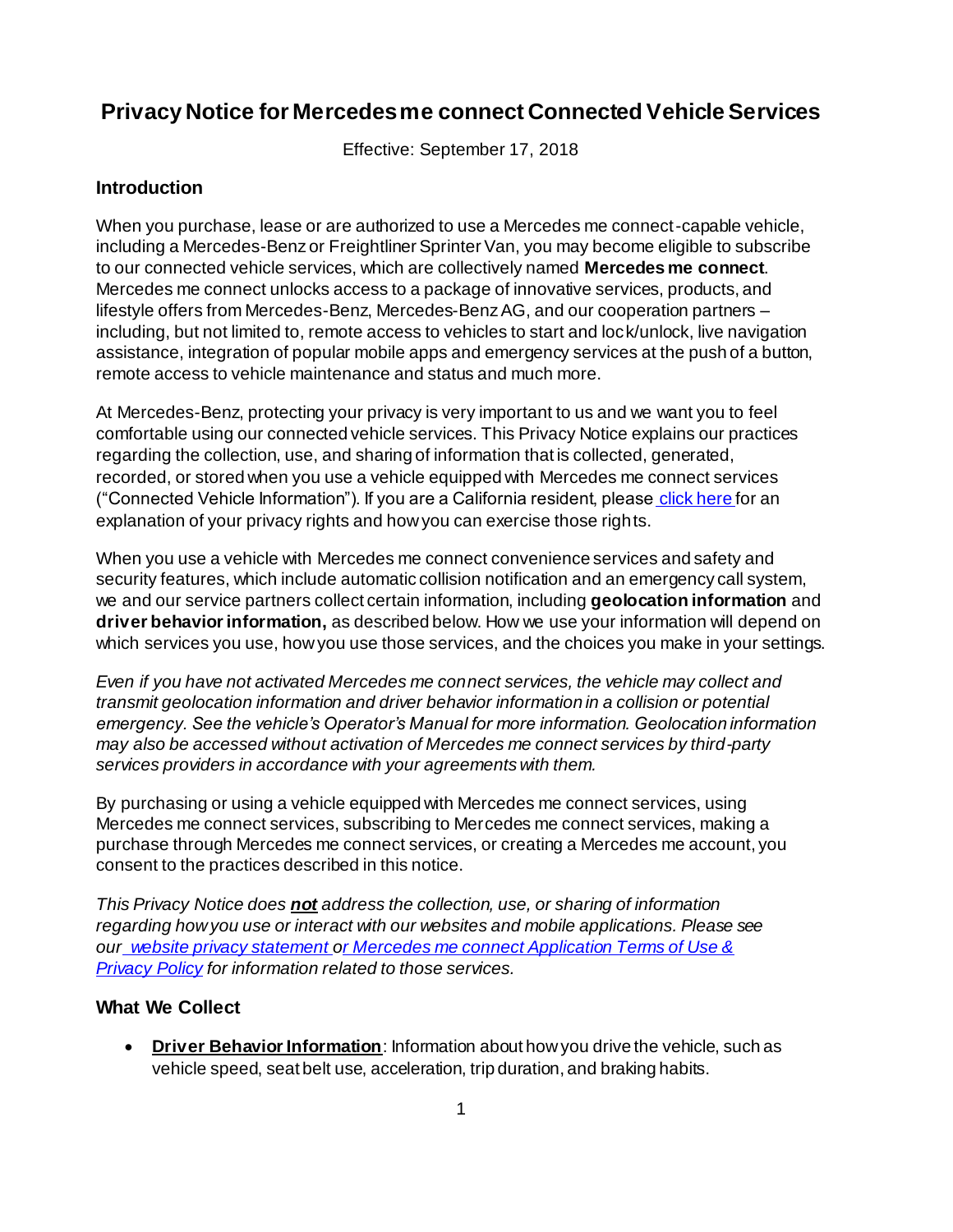- **Geolocation Information**: Information about the precise geographic location of the vehicle.
- **Account Information**: Information that you may provide when you subscribe to or register for Mercedes me connect, such as name, address, payment information, telephone number, email address, and date of birth.
- **Vehicle Data**: Data about your vehicle, including data generated by the sensors and software in your vehicle, such as diagnostic trouble codes, maintenance conditions, engine performance, system temperatures, mileage, tire pressure, fuel level, door and window status, sensor status, climate control settings, charging status, charger type, battery status, impact data, and fuel economy. Vehicle data may include your vehicle's VIN, Driver Behavior Information and Geolocation Information. Vehicle Data may also include voice recordings made to support voice-activated services, and images taken of vehicle surroundings when requested by the operator.
- **System Information:** Information about how you interact with vehicle systems, including use of multimedia screens, recent service requests, purchases, and presets.
- **Service-Related Information**: Information related to the availability, use of, or access to services and features, including charging station information, your chosen routes, calendar entries, contact numbers, points of interest, eligibility for services, available parking spaces, information requests, traffic information, hazard information, service activation requests, and credentials for multimedia services. We may also collect information including your address book, calendar, tasks, and emails, to the extent you authorize such collection.

We may collect the above information at regular intervals while the vehicle is in use.

# **How We Use the Information We Collect**

We are committed to using the information we collect only in ways that are consistent with the context in which we collected the information and consistent with the choices that you make. We may anonymize or aggregate information we collect so that it does not reasonably identify you or your vehicle and use or share it for any purpose. We may use the information we collect to:

- Provide the Mercedes me connect services
- Communicate with you regarding Mercedes me connect services
- Remotely diagnose the vehicle
- Provide emergency response services
- Provide navigation services and help you find destinations that you are looking for
- Facilitate purchases you make
- Confirm vehicle quality
- Help you manage vehicle service and maintenance
- Activate remote services
- Improve vehicle safety
- Develop new and better vehicles
- Improve our Mercedes me connect services and other services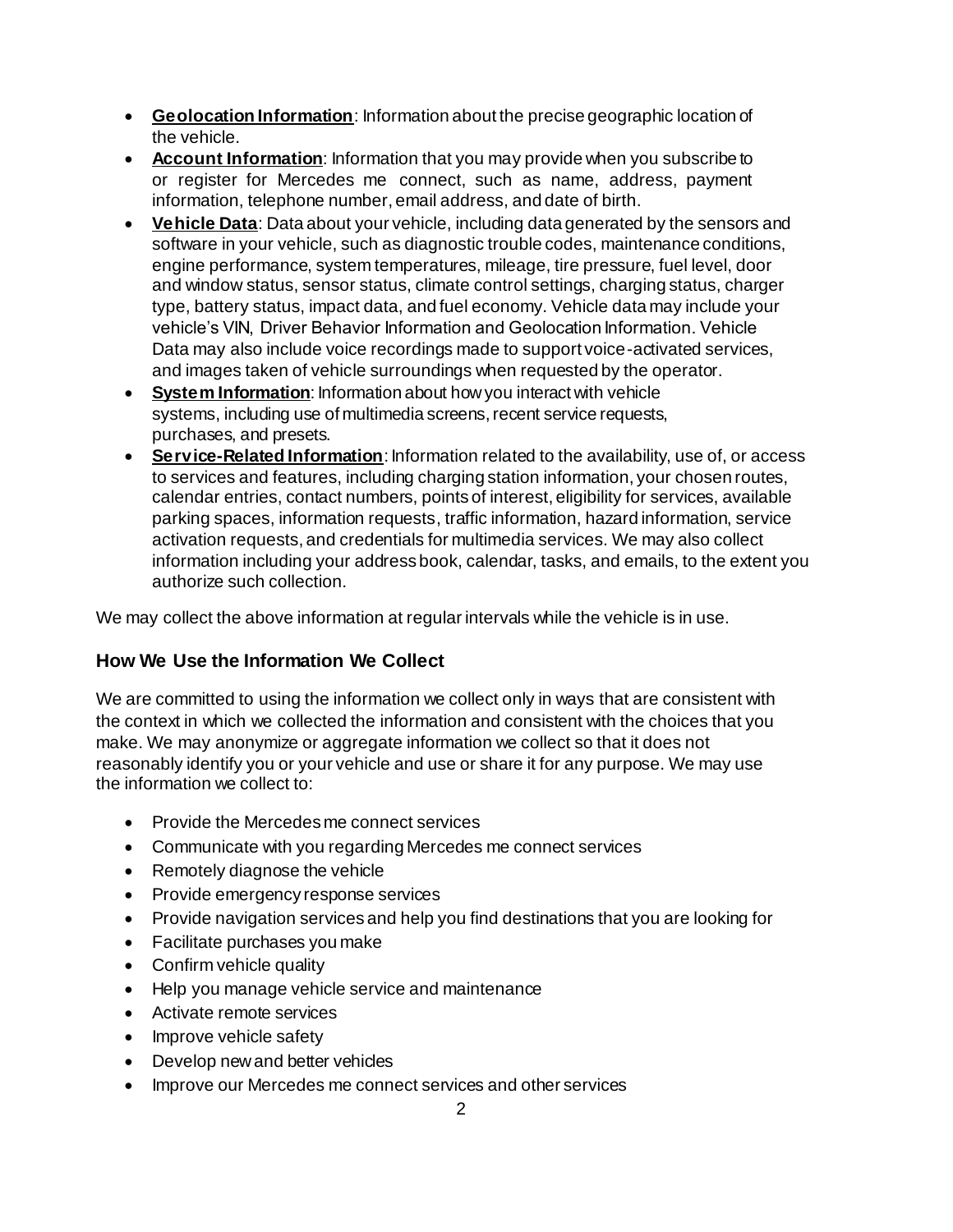- Analyze vehicle trends
- Conduct surveys and marketing, including interest-based marketing and advertising for us and on behalf of third parties (subject to any required consents)
- Learn how you and others interact with the vehicle and its systems
- Protect our, and our affiliates', rights or business interests

We may also use the information we collect consistent with your authorization or consent.

*Geolocation Information*: We may use Geolocation Information for the purposes disclosed above. In addition, some Mercedes me connect services are primarily location-based. Live Traffic, Navigation, Concierge, Car-to-X communications, Assist Services, Parked Vehicle Locator, Vehicle Tracker, Geofencing, Route Planning, Mercedes-Benz Apps, and Product Improvement services, for example, involve the collection of Geolocation Information to determine the location of the vehicle.

*Driving Behavior Information*: We may use Driving Behavior Information for the general purposes described above. In addition, some specific Mercedes me connect services may involve the collection and use of Driving Behavior Information.

# **Information Sharing**

In order to provide you with Mercedes me connect services, we may disclose your information to:

- Emergency and roadside assistance providers (e.g., roadside assistance and 911 emergency response)
- Third-party service providers. Examples include,
	- o Business partners that may provide you with services (e.g., Satellite Radio, Concierge Services, In-Vehicle Office Services, Parking or Fueling Service Providers)
	- $\circ$  Businesses that provide services on our behalf, such as data storage, analytics, or communications
	- $\circ$  Your Mercedes-Benz dealer (e.g., to inform them that you have activated the services)
	- $\circ$  Our parent company Mercedes-Benz AG and our affiliates, including but not limited to Mercedes-Benz Financial Services, which will use the information subject to their own privacy statements, which may include maintaining and administering agreements with you or providing you with services, including financial services.
- Vehicle owners
- Law enforcement, if you have requested Stolen Vehicle Location Assistance service (subject to availability)

We share information with third-party content providers to provide you with the information or services you request. For example, we may share information with a third party service provider to process orders, deposits, or payments when you make a purchase through the Mercedes me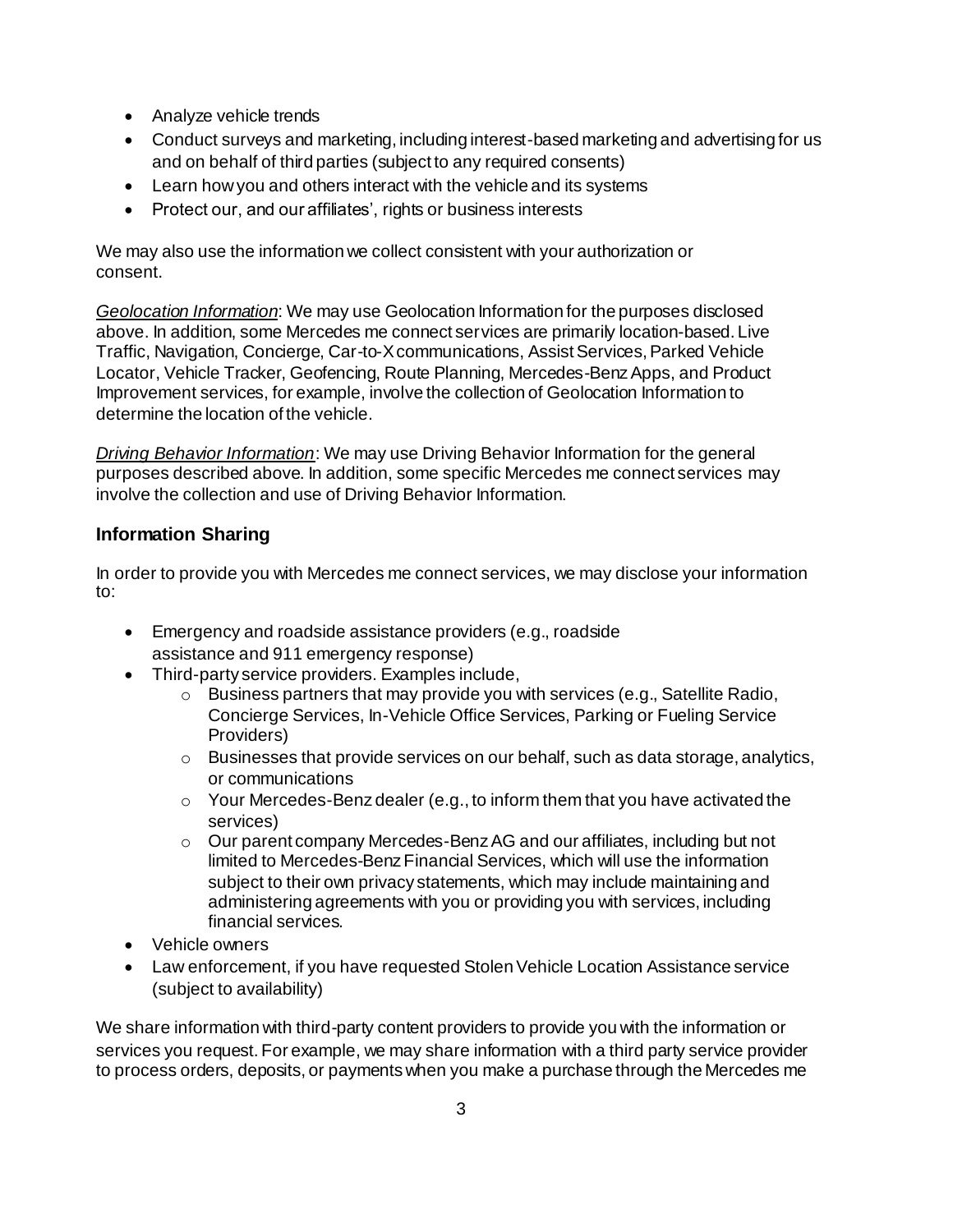connect Store. We may also share information that does not reasonably identify you or your vehicle with third parties that provide traffic or other location-based information or services

We may share the information we collect consistent with your authorization or consent, such as when you activate third-party services. You should confirm that you are legally authorized to share information with us, including business communication information, before doing so. This applies in particular to persons who are subject to professional confidentiality requirements.

Please note that certain services may involve the sharing of information, including Geolocation Information and Driving Behavior Information, with other authorized users of Mercedes me connect services associated with the vehicle (e.g., household members or fleet owners). For example, authorized users can view Geolocation and Driving Behavior Information when Tracking Services and Vehicle Monitoring are active. Please review applicable service descriptions for more information.

Personal profiles established by your user account may be available to other vehicle users. To delete profiles from the vehicle, you may need to delete the profile within the Mercedes me connect Customer Portal as well as within the vehicle.

Additionally, we may also disclose your information to comply with the law; in association with governmental programs (such as safety, tax, or environmental protection); to respond to claims; to comply with legal process served on MBUSA or our affiliates (e.g., a lawful subpoena, warrant, or court order); to enforce or apply our policies or agreements (including to bill and collect payments); to protect and defend our rights or property or that of Mercedes-Benz AG, our affiliates, dealers, customers, employees, visitors, or the public; in connection with a business transfer, sale, liquidation, or merger; and if we reasonably believe that an emergency involving immediate danger of death or serious physical injury to any person requires disclosure.

We may also provide aggregated data about our Mercedes me connected subscribers and related telematics service information to third-parties but these statistics will not include information that can reasonably identify you or the vehicle.

*Geolocation Information*: We may share Geolocation Information to support location-based services, such as Live Traffic, Navigation, Tracking, Concierge, Car-to-X communications, Vehicle Monitoring, Assist Services, and Product Improvement services. When you sign up for these or other services, you may receive additional information about how we share Geolocation Information in association with the specific services. *Geolocation information may also be accessed by third-party services providers in accordance with your agreements with them.*

*Driving Behavior Information*: We may share Driving Behavior Information to support the provision of services, such as Tracking Services, Vehicle Monitoring, and Product Improvement services. When you sign up for these services, you may receive additional information about how we share Driving Behavior Information in association with the specific services.